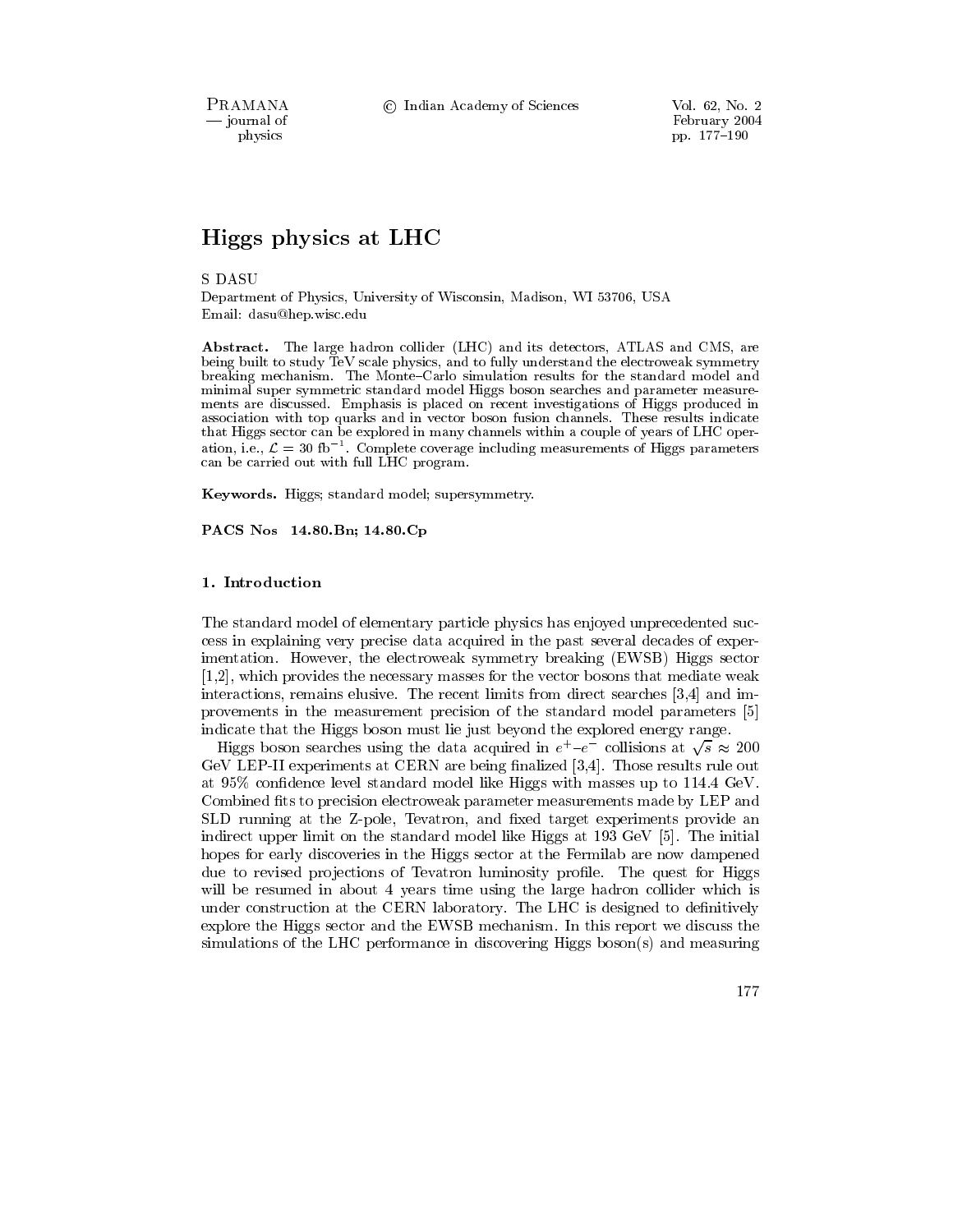

Figure 1. Cross-section vs. center of mass energy and event rates corresponding to full luminosity LHC for various physics processes are shown.

parameters of that sector in various scenarios within and outside the standard model.

The LHC will collide protons on protons at 14 TeV center of mass energy with an initial luminosity of  $10^{33}$  cm<sup>-2</sup> s<sup>-1</sup> in 2007, and will ramp up to  $\mathcal{L} = 10^{34}$  $\text{cm}^{-2}$  s<sup>-1</sup> by the end of the decade. The standard model processes and any new physics phenomena that may be responsible for EWSB, e.g., super symmetry (SUSY), can be studied in the resultant TeV scale parton-parton interactions. Higgs bosons and super particles with masses up to a TeV can be directly produced. Unfortunately, both the rate of strong interaction physics at electroweak scale, and per event hadron multiplicity are very large. For example, it is seen that at LHC, the event rate is as high as 1 kHz for jets of  $E_T = 250$  GeV (figure 1). At high luminosity,  $\mathcal{L} = 10^{34}$  cm<sup>-2</sup> s<sup>-1</sup>, an average of 17 collisions occur for each 25 ns crossing time, leading to a billion proton-proton interactions per second. The LHC events have an average charge particle multiplicity of about 1000. Extraction of signals, particularly those of the Higgs decays  $(< 10^{-3}$  Hz as seen in figure 1), from the profusely produced standard model background requires exploration of low branching fraction  $(10^{-2} - 10^{-3})$  leptonic or photonic modes with good energy resolution. Therefore, detectors with good resolution and high degree of segmentation, that can withstand a very high rate environment, are necessary. Further, a trigger and data acquisition system that can weed out the well-understood background, while retaining the interesting high energy physics is required. Recent improvements to the trigger electronics

## Pramana - J. Phys., Vol. 62, No. 2, February 2004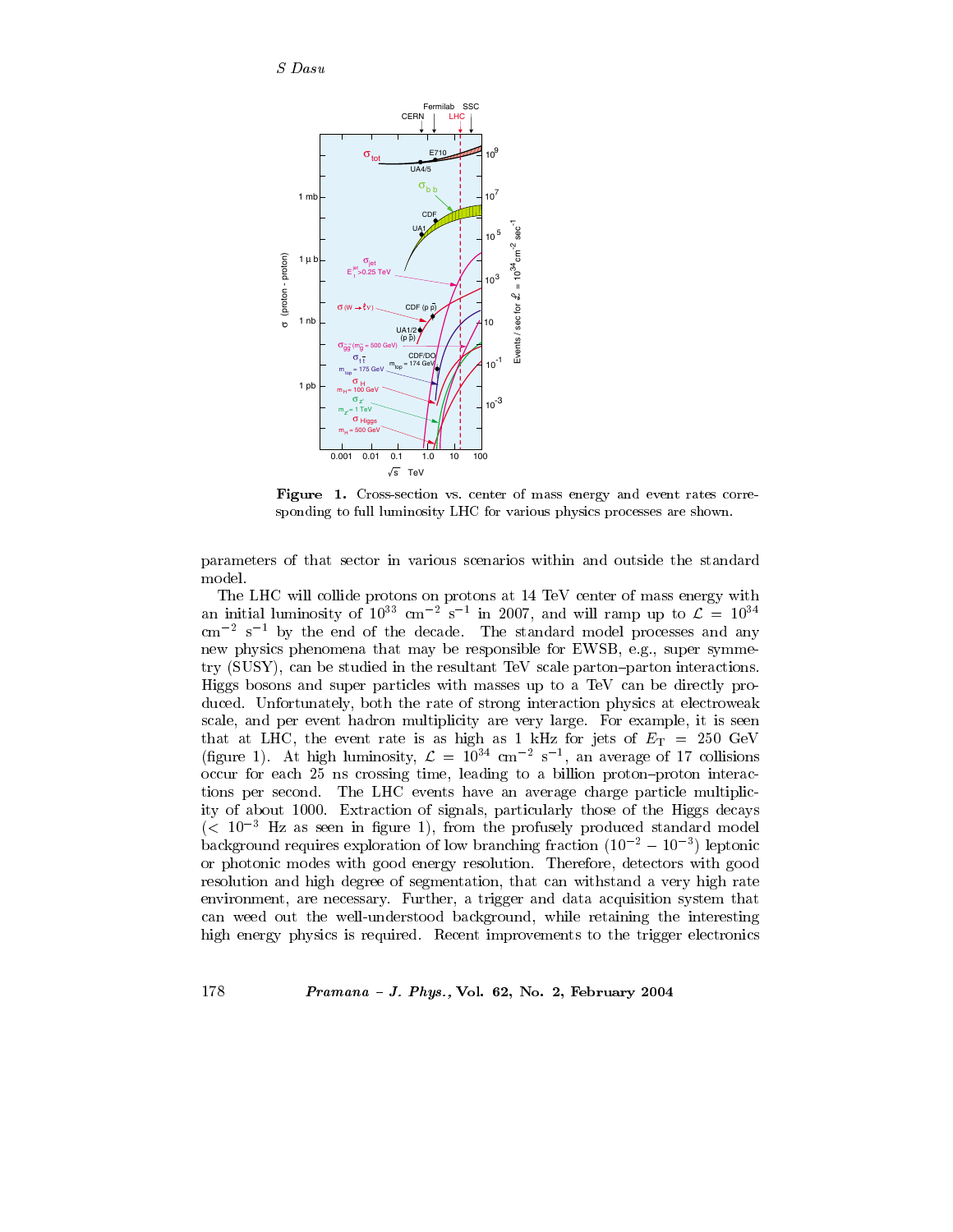Higgs physics at LHC



Figure 2. The ATLAS detector showing its subsystems.



Figure 3. The CMS detector showing its subsystems.

and refinement of the analysis techniques is enabling Higgs sector exploration in hadronic decays of  $\tau$  leptons and b-quark jets as well. Both ATLAS [6] and CMS [7] detectors (see figures 2 and 3) at the LHC are designed to study the TeV scale physics in this harsh environment. While both ATLAS and CMS are designed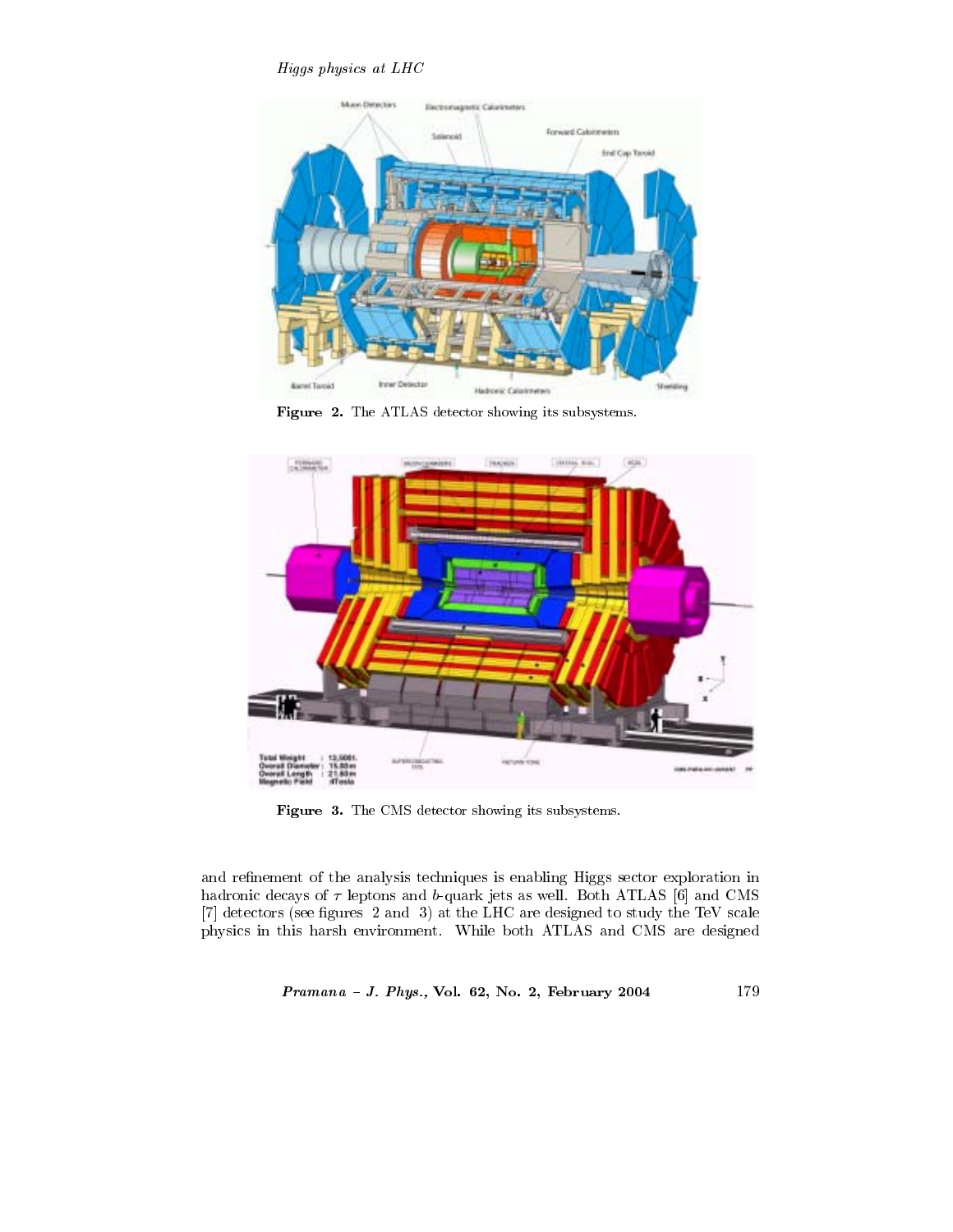to address all aspects of high- $P_t$  physics, here we concentrate on their ability to measure the Higgs sector.

Both the detectors have large central charged particle tracking systems immersed in central solenoidal magnetic field. The tracker is surrounded by calorimeters, that are segmented to measure electromagnetic showers with high precision, and jets with large  $E_T$ . Outside the magnetic field return, which also serves as absorber, chambers are placed to detect muons. The extraction of the interesting EWSB and new physics signatures while rejecting the profusely produced strong interaction background, well described by quantum chromodynamics  $(QCD)$ , is a challenging task for the trigger and event selection systems [7].

# 2. Triggering LHC physics

Sophisticated triggering is required to save the interesting physics while suppressing the profuse standard model background. The interaction rate is reduced from 40 MHz to 100 kHz using custom electronics at the first level trigger  $(L1)$ . The high level trigger  $(HLT)$  algorithms running in the data acquisition system  $(DAQ)$  which includes scalable and programmable computer farms reduces this rate further down to 100 Hz for detailed offline analysis.

The L1 system uses only coarsely segmented data from calorimeter and muon detectors, while holding all the high-resolution data in pipeline memories in the front-end electronics, and produces a decision within 3.2  $\mu$ s, resulting in a maximum of 100 kHz rate. Efficiencies and rate capability of the L1 triggers are particularly problematic and have been simulated extensively. At high luminosity, trigger energy cut-offs, with 90–95% efficiency, can be maintained at about 30 GeV for single electrons and photons, 25 GeV for single muons, 150 GeV for  $\tau$  jets, 20 GeV each for double electrons and photons, 10 GeV each for double muons, 80 GeV each for double  $\tau$ -jets, 300 GeV for missing transverse energy and 300 GeV for single jets down to 100 GeV each for multiple jets, while limiting the background rate within the acceptable DAQ bandwidth. Thresholds can be about 30% lower in the initial low luminosity running period. High efficiencies  $(>90\%)$  are realized for many physics processes of interest, e.g., Higgs decays to photons, leptons, whereas, acceptance of  $W$  decays to single isolated leptons is a modest 70%. Dedicated electronics for identifying narrow jets from hadronic  $\tau$  decays and improved coverage of multi-jet triggers is now providing access to new channels for Higgs searches that are discussed here.

The HLT software reconstructs the 100 kHz event stream using sophisticated algorithms to identify and classify events, in several steps, making use of as much data as needed, and taking up to several 100 ms, producing 100 Hz event stream for offline storage and detailed analysis. Both ATLAS and CMS have demonstrated several HLT algorithms that are able to retain the L1 efficiencies while reducing the backgrounds to acceptable level. These algorithms are able to significantly improve the resolution of leptons and photons by including the full granularity data and tracker information. Further, HLT algorithms also identify  $\tau$  lepton and b quark jets. The HLT essentially runs the first stage of physics analysis online.

180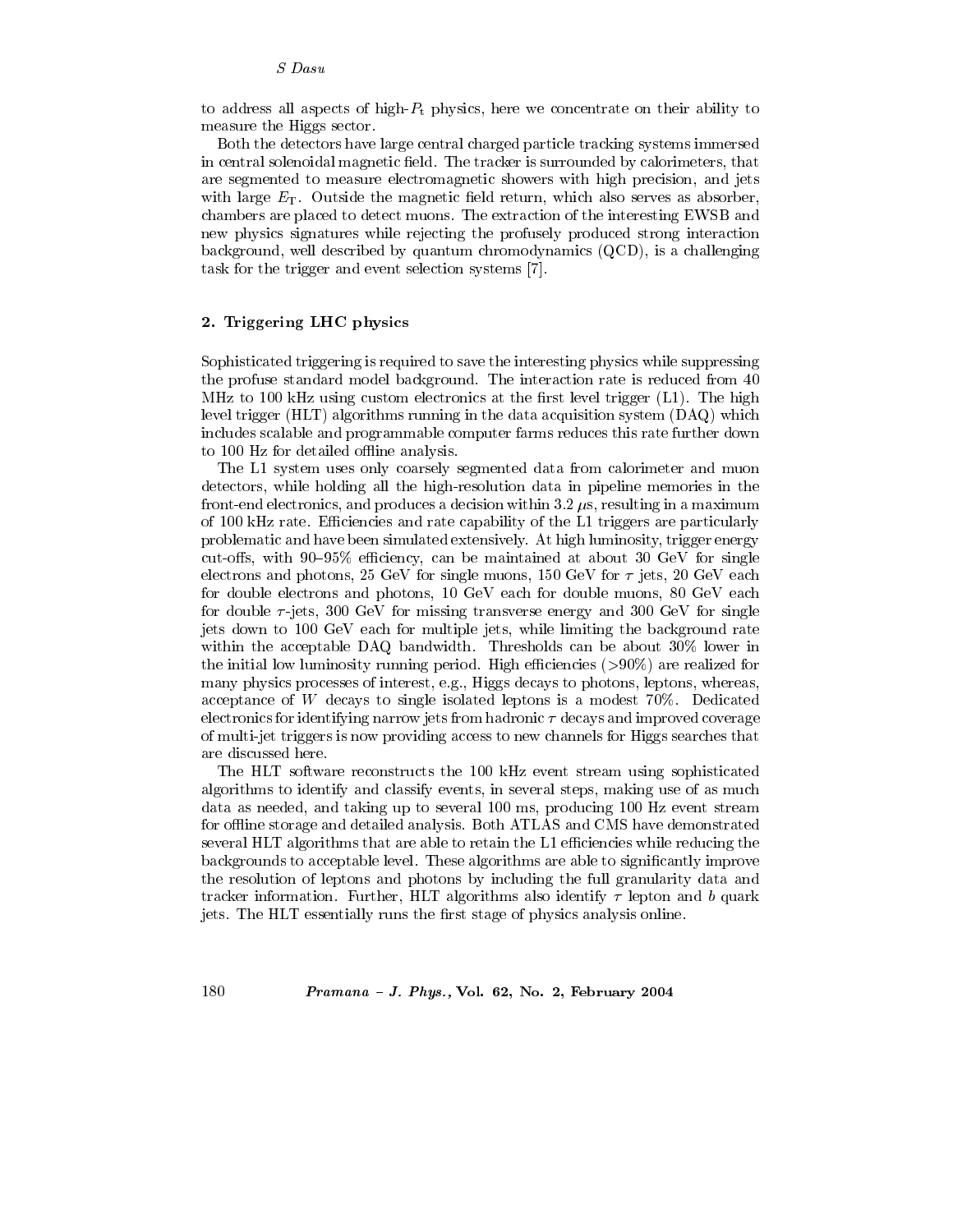

 0 \$ 411 \$ 1 \$ 8 tributions to cross-section (event rate at LHC) are shown as a function of  $M_H$ .



 $-$  . A set of the set of the set of  $\mathcal{A}^+$  , which is a set of the set of the set of the set of the set of the set of the set of the set of the set of the set of the set of the set of the set of the set of the set of of  $M_H$ .

#### -

  \$-E( #   \$ : .( 47  $\mathcal{L}$  . The state of the state of the state of  $\mathcal{L}$  , the state of the state of the state of  $\mathcal{L}$   !     # # G7 #"  )C, 47!   !   : . -<sup>E</sup> #    : /     #  $\sim$  , and the means of the set of the set of the set of  $H$  is the set of the set of the set of the set of the set of the set of the set of the set of the set of the set of the set of the set of the set of the set of the    -<sup>E</sup> # 47! ! # the contract of the contract of the contract of the contract of the contract of the contract of the contract of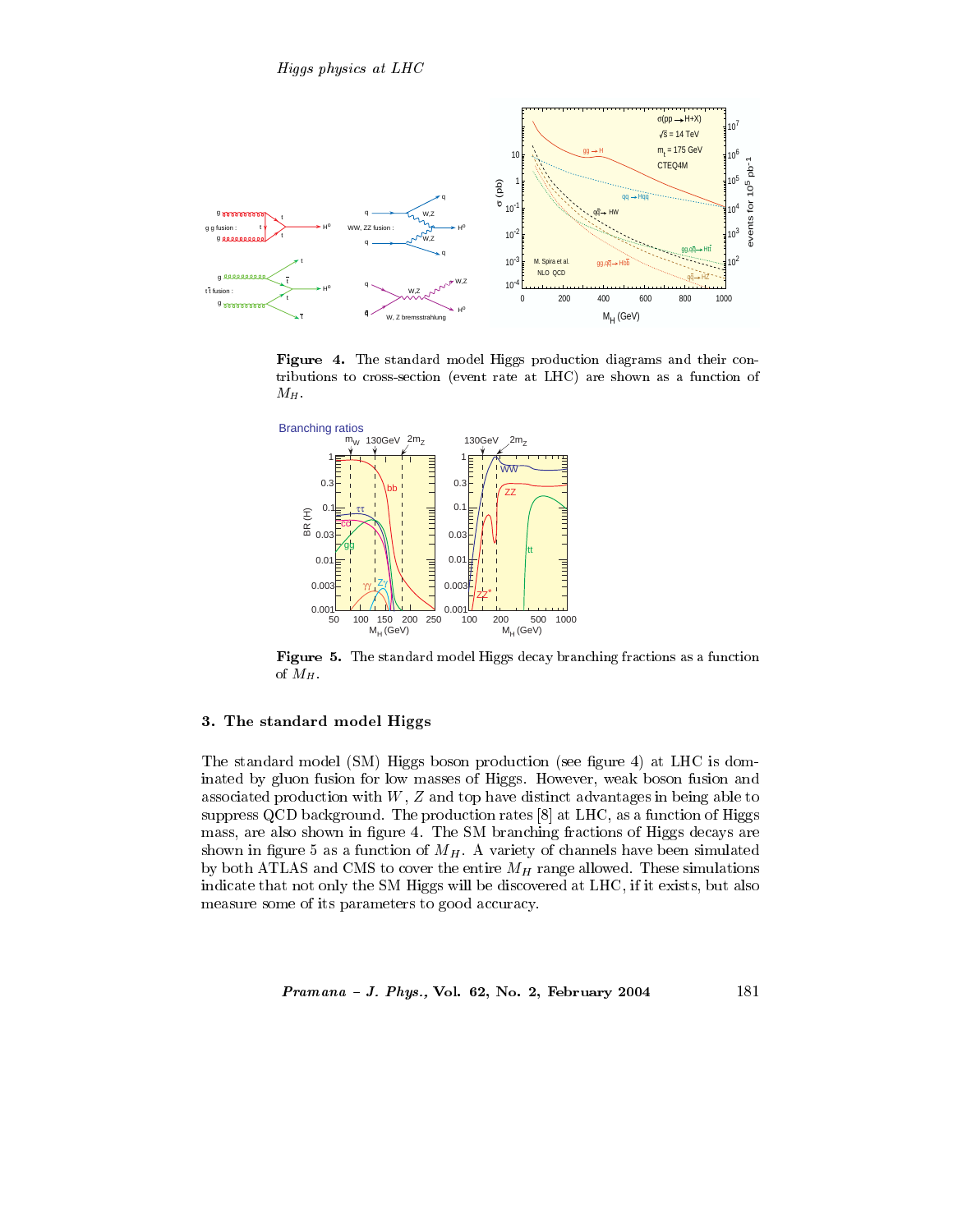

**Figure 6.** CMS simulations of background subtracted signal, including the recovered photon conversions (left,  $M_H = 100$  GeV) and signal+background (right,  $M_H = 120$  GeV) for the standard model Higgs decay to two photons are plotted vs. the reconstructed diphoton invariant mass.

3.1  $H \to \gamma\gamma$ 

The low mass  $(M_H \approx 120 \text{ GeV})$  Higgs decays predominantly to pairs of b quarks and  $\tau$  leptons. This signal, especially when produced in gluon fusion process, is expected to be swamped by QCD backgrounds. Therefore, both ATLAS and CMS invested greatly in high resolution electromagnetic calorimetry to observe it in twophoton decay. Higgs decay to two photons is the most promising discovery mode for low masses. The crystal ECAL resolutions dominate the signal measurement capability. Figure 6 shows the diphoton invariant mass spectrum, after statistical subtraction of the background. Better than  $5\sigma$  significance discovery is feasible in the Higgs mass range 80–150 GeV even after including the detector resolutions and reconstruction efficiency with about 30 fb<sup>-1</sup>.

3.2  $t\bar{t}H(\rightarrow b\bar{b})$ 

Our recent efforts have been focussed on studying the low mass Higgs decays to dominant b quarks and  $\tau$  leptons (BF = 5%) in top associated production and vector boson fusion channels respectively.

The  $t\bar{t}H(\rightarrow bb)$  events are especially rich in b jets. These events are triggered using isolated electron from the  $t$  quark decay. The analysis proceeds by identifying the top events at high level trigger. Offline, good  $b$  jet tagging efficiency is critical for accessing these Higgs that decay to  $b$  quark pairs. Simulated CMS  $b$  jet tagging efficiency is also shown in figure 7. Using this detailed analysis we extract the signal for  $H \to b\bar{b}$  as shown in figure 7. To observe a  $5\sigma$  significance signal requires greater than 30  $fb^{-1}$ .

Pramana - J. Phys., Vol. 62, No. 2, February 2004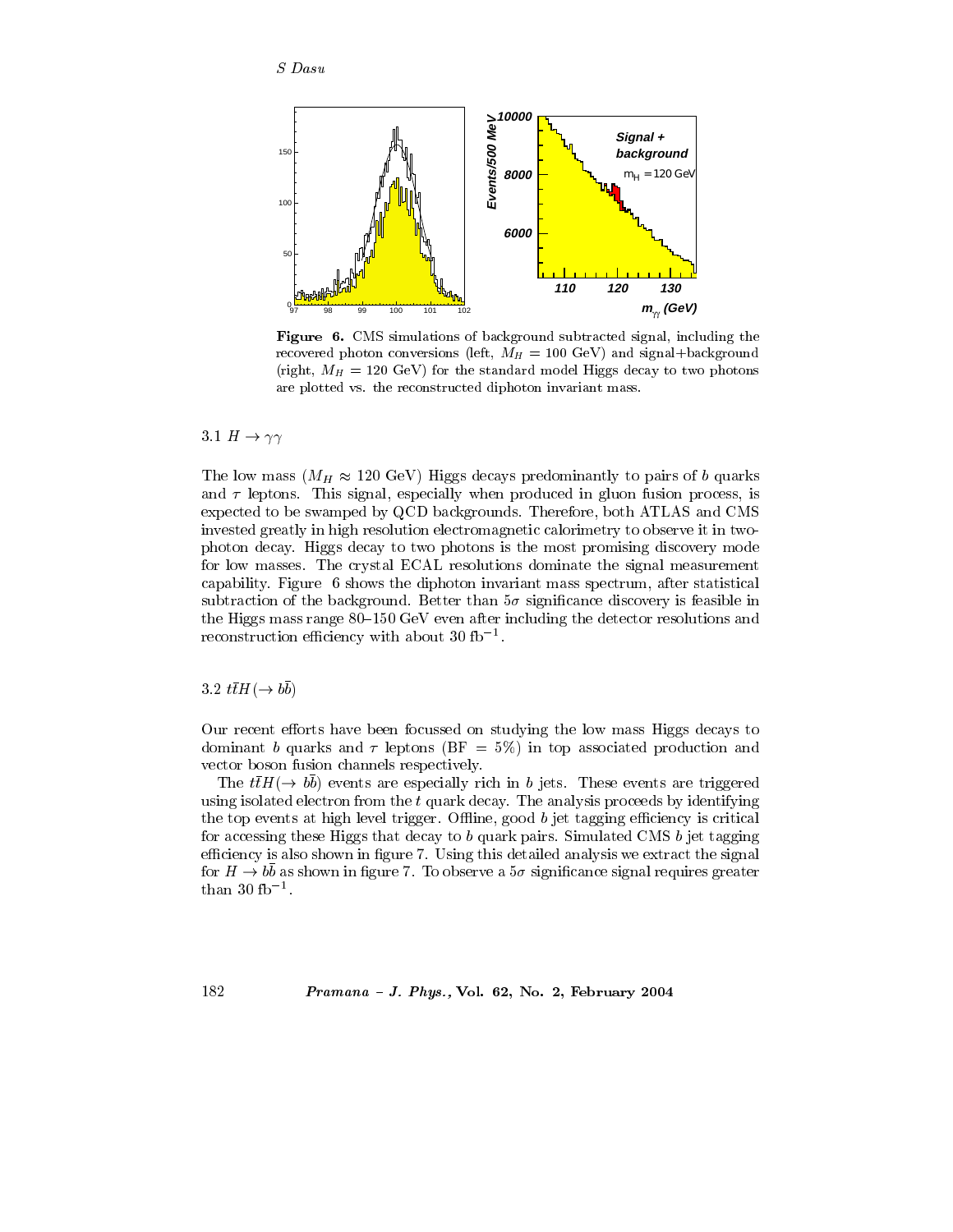

Figure 7. CMS detector  $b$  jet tagging efficiency (left) and signal for  $pp \rightarrow t\bar{t}H(\rightarrow b\bar{b})$  (right) are shown.



Figure 8. CMS simulation of Higgs decays to  $\tau$  pairs is shown for the case where one  $\tau$  decays into a lepton whereas the other decays hadronically.

3.3  $qqH(\rightarrow \tau\tau)$ 

Recent progress in the phenemenology of Higgs production in vector boson fusion mechanism [9] has been followed by both ATLAS and CMS Collaborations. The development of dedicated L1  $\tau$  jet triggers and focus on measuring low  $E_T$  jets in the forward region have enabled substantial gains in access to  $H \to \tau\tau$  in hadronic decays of the  $\tau$  as well. The mass peak, with 8% resolution, for  $H \to \tau \tau$  is seen in figure 8.

3.4  $qqH(\rightarrow WW^*)$ 

We have also studied the Higgs decays to  $WW^*$  at this low mass, again taking advantage of reduced backgrounds for the vector boson fusion mechanism [9]. We use the tag jets in the forward calorimeters and require that one  $W$  decays into  $e\nu$ 

*Pramana - J. Phys.*, Vol. 62, No. 2, February 
$$
2004
$$
 183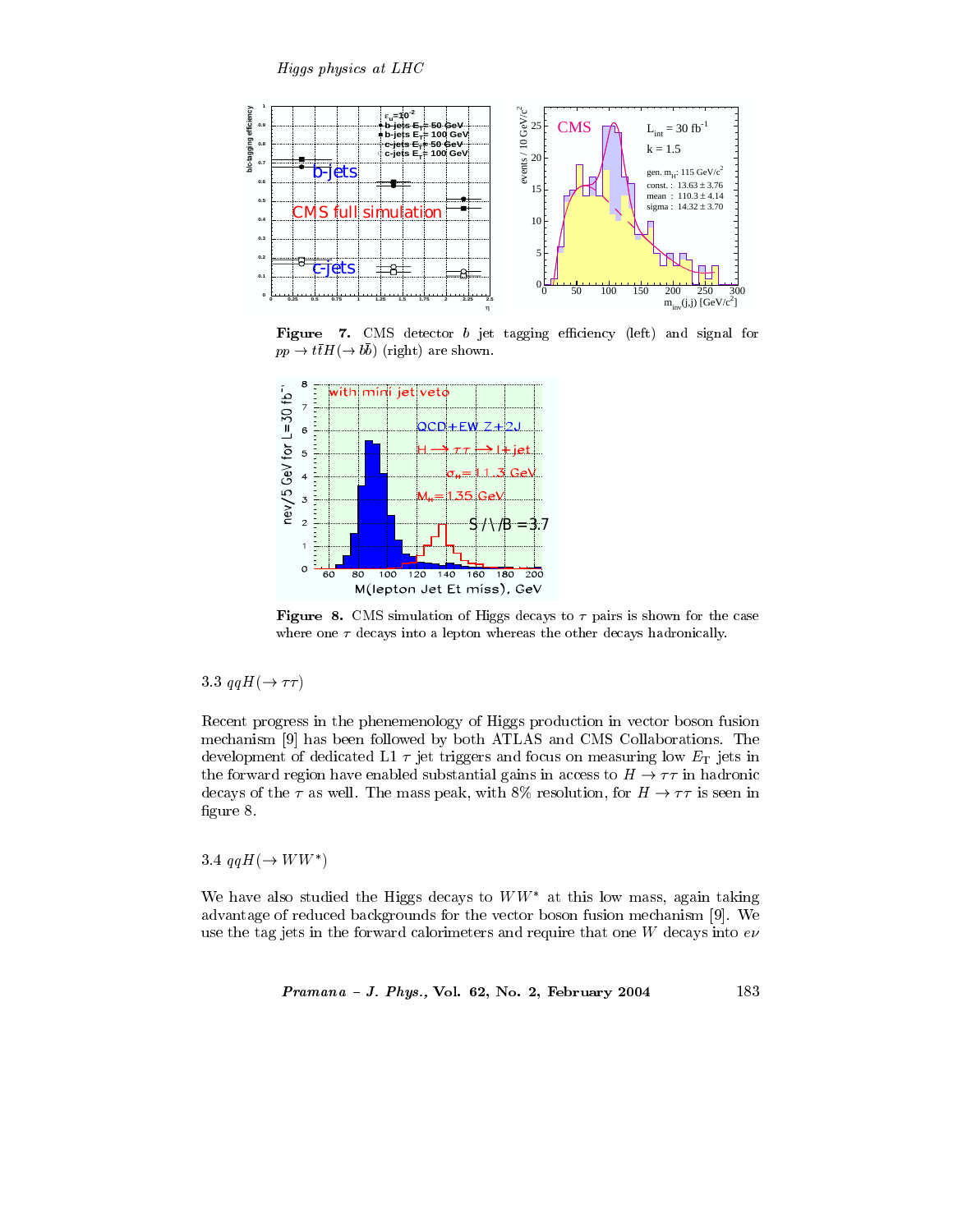

Figure 9. The transverse mass distribution of Higgs that decays to  $WW^*$ ,  $M_H = 120-180$  GeV is shown for the case where W decays into leptons.



Figure 10. CMS simulation of Higgs decays to  $ZZ^*$ .  $M_H = 130, 150, 170$  ${\rm GeV}$  is shown for the case where both the  $Z$  bosons decay into leptons.

and the other into  $\mu\nu$ . The presence of substantial missing transverse energy in the event is also required. Further, we exploit the fact that the spin correlations are such that the two leptons are emitted in the same direction. The lepton momenta and the missing transverse energy are combined to form transverse mass, as shown in figure 9. The backgrounds from  $t\bar{t}$ ,  $Wt$  and  $WW$  events is estimated to be manageable. Both ATLAS and CMS see that  $5\sigma$  discovery is possible with as low as  $10 \text{ fb}^{-1}$ .

For masses  $M_H > 130 \text{ GeV}, H \rightarrow ZZ^*$  opens up. The leptonic decays of Z provide excellent signal with very low background as seen in figure 10. The higher cross-section gluon fusion production channel is suitable for this mode.

Higgs bosons with masses greater than twice the mass of the  $Z$  boson are wellreconstructed with little background in lepton channels. Neutrino and quark jet modes can also be included to mitigate the substantially reduced cross-section for these high mass Higgs.

Pramana - J. Phys., Vol. 62, No. 2, February 2004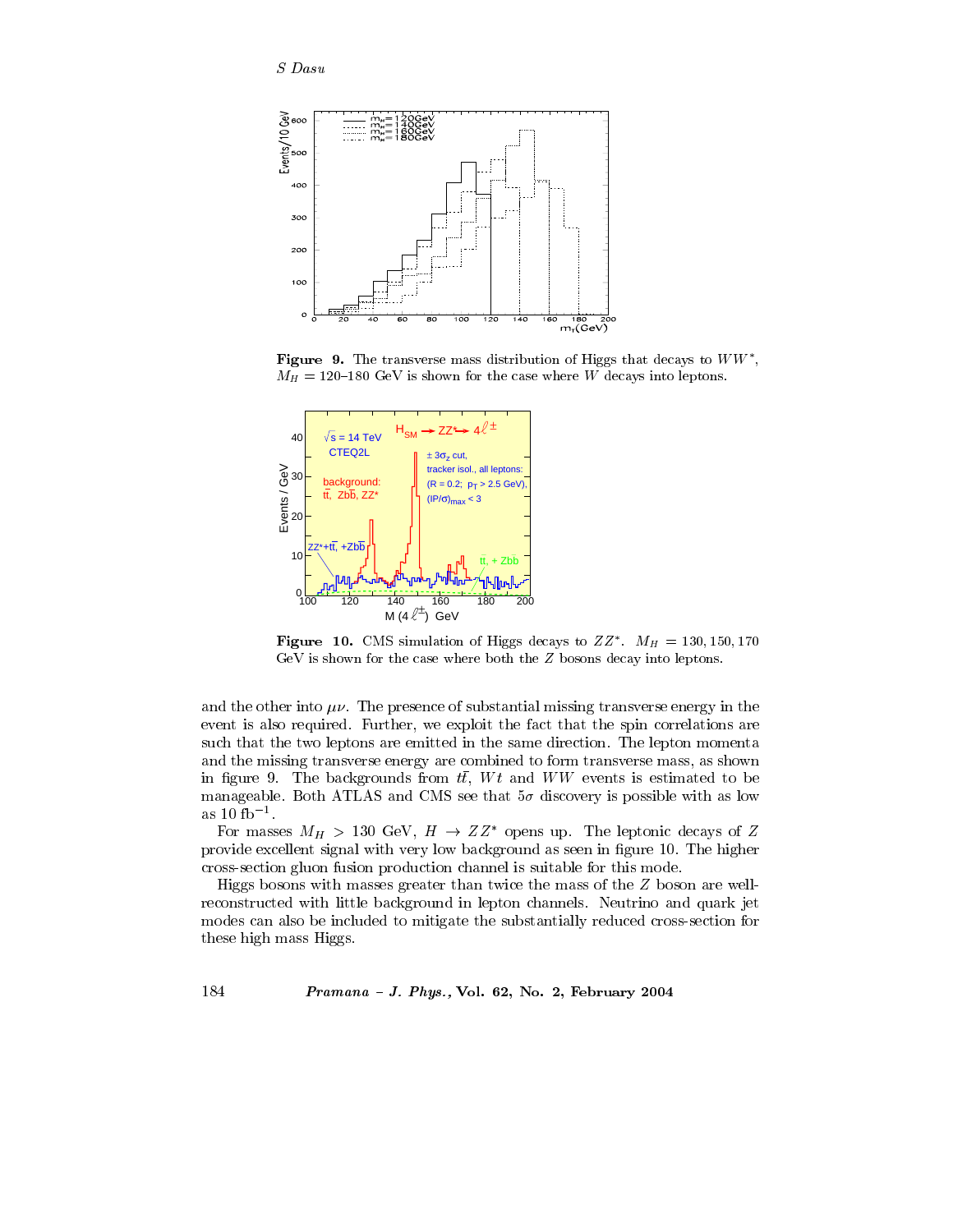

Figure 11. Significance of CMS (left) and ATLAS (right) simulations for various modes and their total is plotted vs.  $M_H$ . Horizontal lines are drawn to indicate the significance at various integrated luminosities.

#### 3.5 SM Higgs reach

The summary of all the modes studied by both CMS and ATLAS is presented in figure 11. These simulation results indicate that the LHC experiments will begin probing the SM Higgs sector with as little as  $10 fb^{-1}$  and are able to fully cover the range allowed by the precise LEP measurements of electroweak parameters with  $30 \text{ fb}^{-1}$ .

With the full program of LHC, e.g., 300 fb<sup>-1</sup>, ATLAS and CMS can not only discover the Higgs but they can also measure its parameters [10]. The SM Higgs mass and the width can be measured to better than  $0.3\%$  and  $1\%$  respectively, using lepton and photon channels. The production cross-section will be measured to 20% with a systematic uncertainty of  $5-10\%$  on the luminosity. Although the absolute couplings cannot be measured well, ratios of couplings can be measured. About 20% accuracy can be achieved on  $\Gamma_W/\Gamma_Z$  from direct or indirect techniques by using Higgs decays to  $WW^*$ ,  $\gamma\gamma$  and  $ZZ^*$ . Yukawa couplings can be accessed using Higgs decays to  $\tau\tau$  and  $b\bar{b}$  to measure  $\Gamma_{\tau}/\Gamma_W$  and  $\Gamma_b/\Gamma_W$  at 20% level.

## 4. Minimal supersymmetric standard model

The minimal supersymmetric standard model Higgs sector consists of three neutral bosons h, H and A, and two charged bosons  $H^{\pm}$ . Two independent parameters, e.g.,  $M_A$  and the ratio of vacuum expectation values,  $\tan \beta$ , are sufficient to describe the Higgs sector. The LEP 95% confidence level limits on masses of MSSM Higgs are about 91 GeV for neutral and 79 GeV for charged Higgs respectively [3,4]. Further, low  $\tan \beta$  is excluded by LEP results.

The light MSSM neutral Higgs can be studied in the same channels as in the standard model. With full data set for ATLAS and CMS,  $\mathcal{L} = 600$  fb<sup>-1</sup> the entire  $M_A$ -tan $\beta$  plane is covered as shown in figure 12.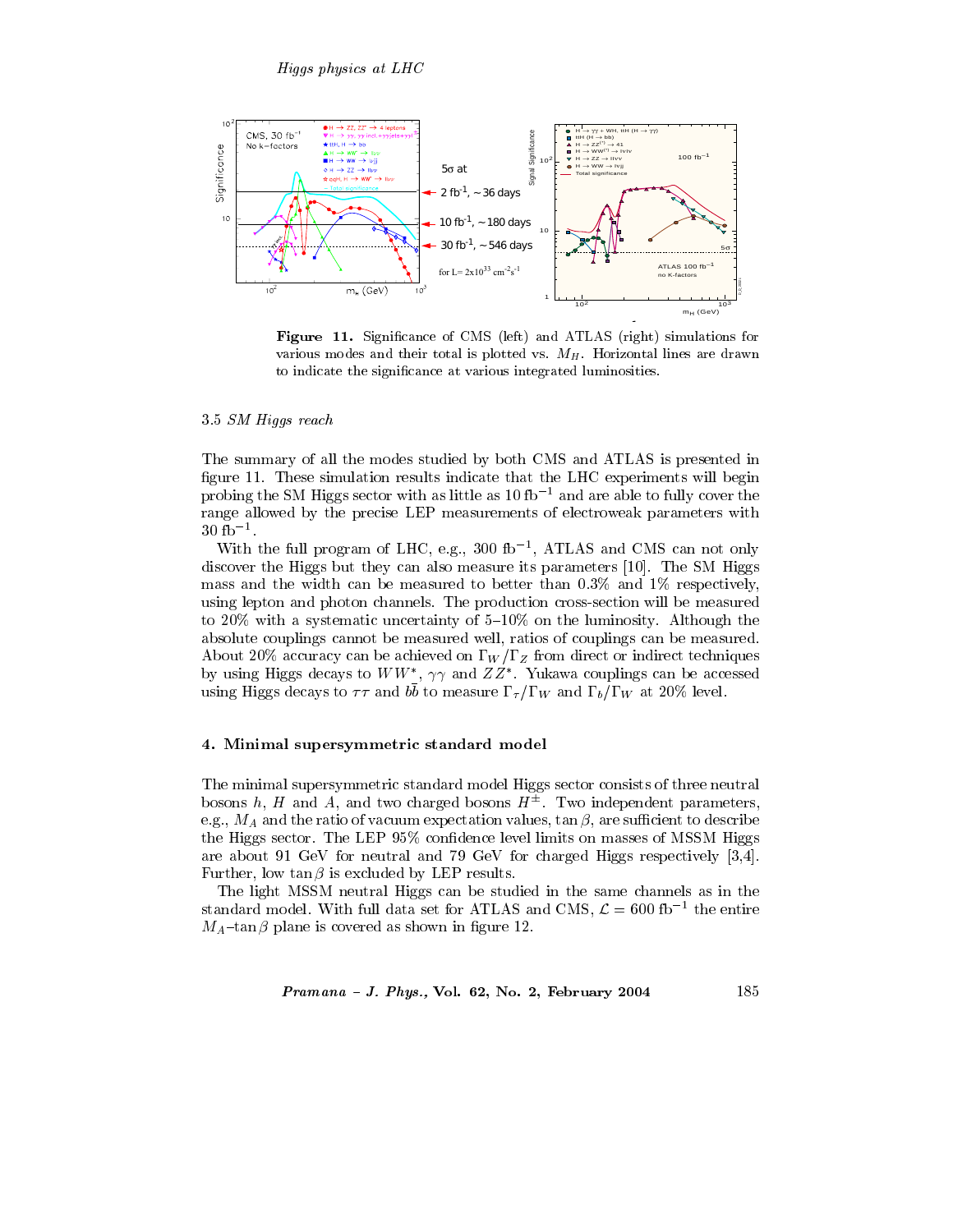$S$  Dasu



Figure 12. The summary of coverage of MSSM parameter space with various neutral light MSSM Higgs decay modes is shown for full luminosity of ATLAS-CMS.



Figure 13. MSSM heavy Higgs mass peak (left) for its decay to  $\tau$  jet pairs is shown  $(M_H = 200 \text{ GeV})$ . Mass resolutions (right) for leptonic and hadronic decays of  $\tau$  are shown as a function of  $M_H$ .

The heavy neutral Higgs bosons  $H$  and  $A$  have enhanced couplings to b quarks and  $\tau$  leptons. Therefore,  $\tau$  jet, forward jet L1 triggers, and HLT b jet tagging are necessary. The CMS simulation of the heavy Higgs decay to  $\tau$  jet pairs is shown in figure  $13$ .

The lower branching fraction  $gg \to b\bar{b}H(\to \mu\mu)$  channel (BR = 3 × 10<sup>-4</sup>) is accessible as shown in figure 14, and provides excellent mass resolution. The signal is visible even when  $H$  mass is close to that of  $Z$ . Background from Drell-Yan  $\mu$ -pair production is suppressed with b jet tagging. Central jet veto suppresses top decay.

Pramana - J. Phys., Vol. 62, No. 2, February 2004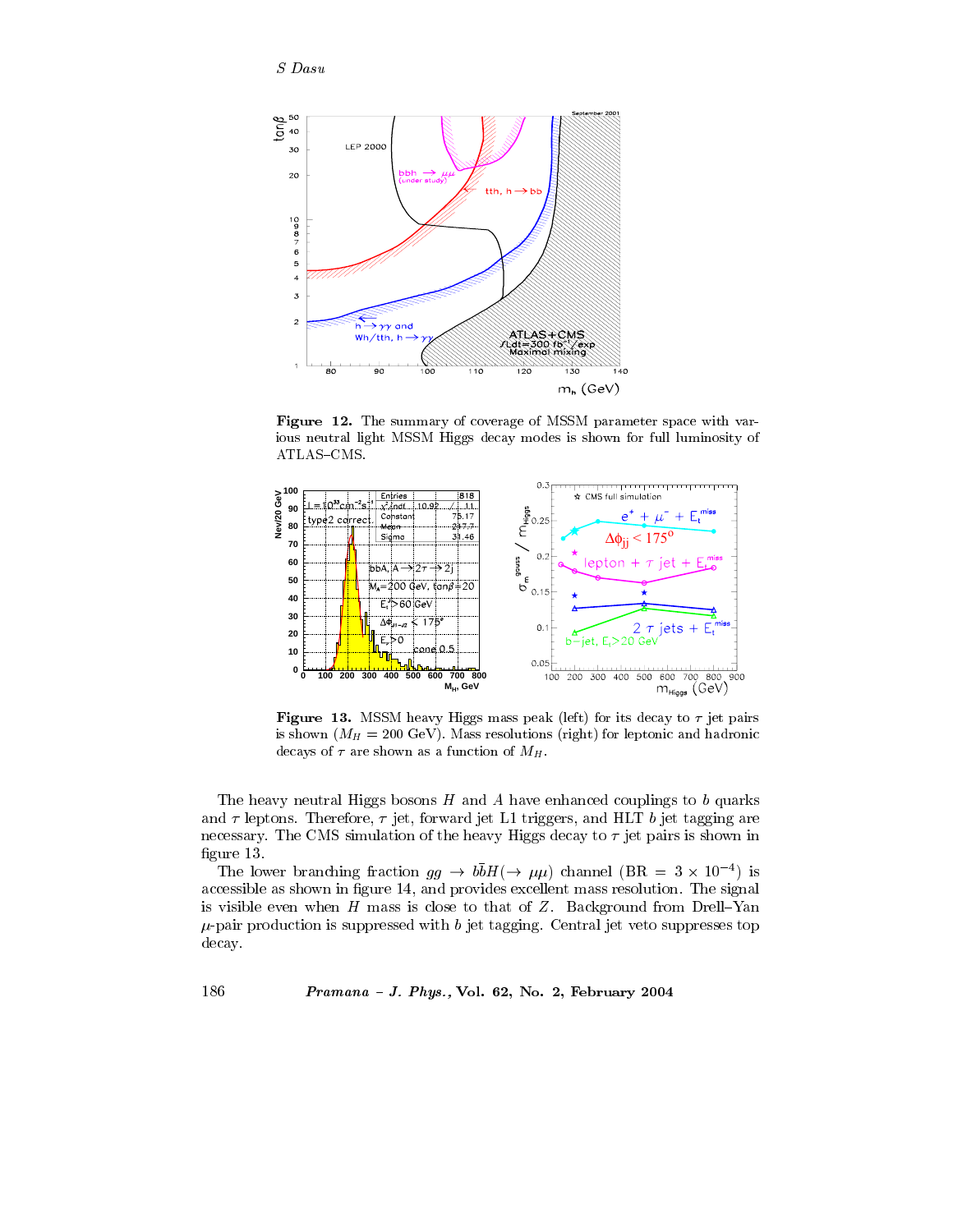Higgs physics at LHC



**Figure 14.** Signal for low mass H and A in  $\mu^+\mu^-$  channel is shown above the Drell-Yan background.



Figure 15. Reach for discovery of neutral heavy Higgs in its potential decays to invisible particles (left) and reconstructed transverse mass spectrum for charged Higgs decay to  $\tau\nu$  (right) are shown.

There are regions of MSSM parameter space where the neutral Higgs decays predominantly into non-interacting particles. These invisible Higgs events are studied using vector boson fusion production. The trigger is provided by the missing transverse energy and the forward jets which are not color connected. These forward jets with large  $\Delta \eta$  separation also have large invariant mass. Background is further suppressed by vetoing on any events with activity in the central detector. The left plot in figure 15 shows that CMS can find these events when the invisible branching fraction is 10-20% for a wide range of  $M_H$  with as low as 10<sup>-1</sup> luminosity. This study is feasible during low luminosity operation when there are no multiple interactions in beam crossings.

 $5\sigma$  significance discovery contours for these and several other modes for heavy MSSM Higgs in the explorable MSSM parameter space are shown in figure 16 for

Pramana - J. Phys., Vol. 62, No. 2, February 2004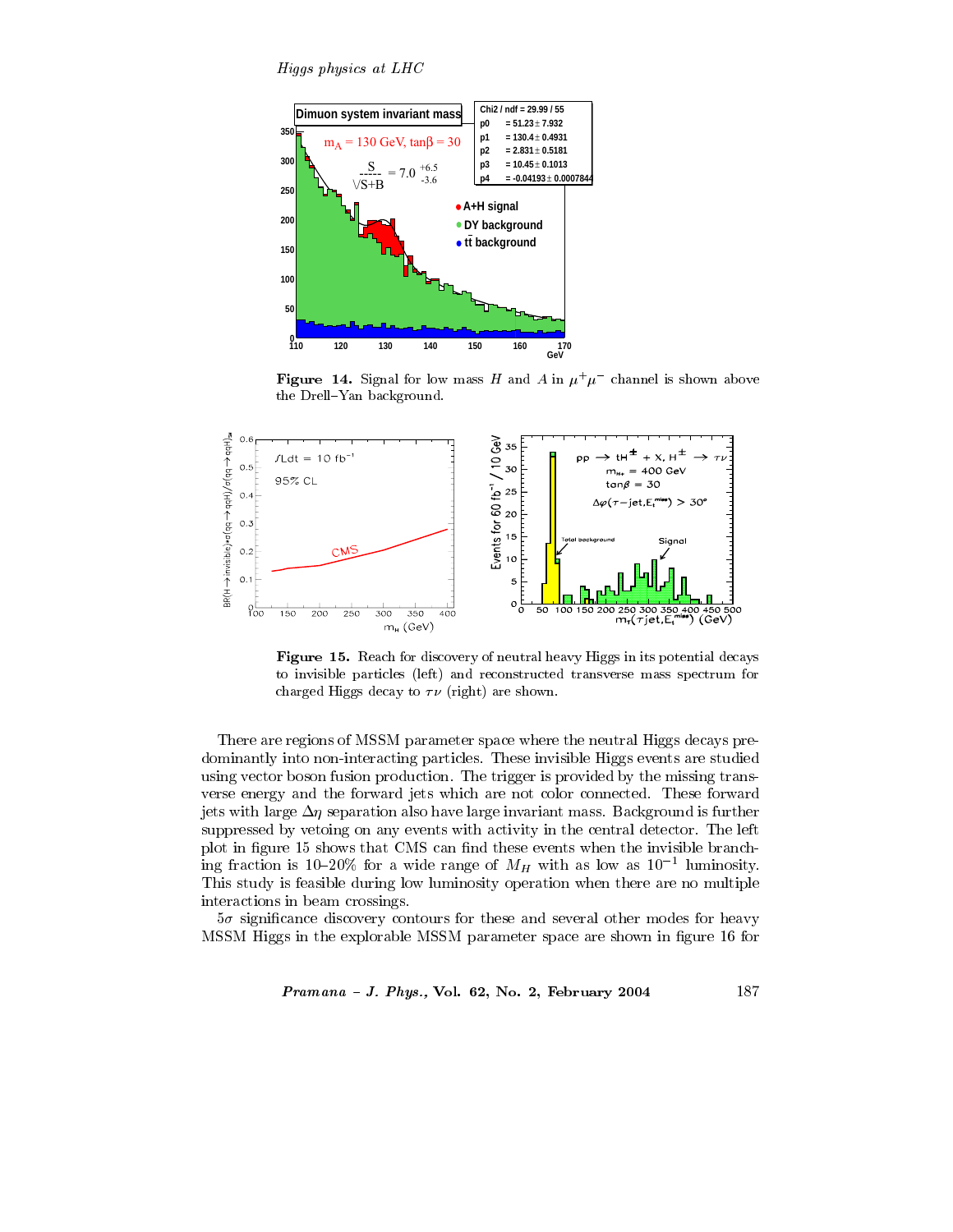

Figure 16. The summary of coverage of MSSM parameter space with various heavy neutral Higgs  $(H, A)$  decay modes is shown.

integrated luminosity of  $\mathcal{L} = 30$  fb<sup>-1</sup>. There is a significant moderate  $\tan \beta$  and large  $M_A$  region for which heavy neutral Higgs  $(H, A)$  will not be accessible at LHC. However, in this parameter range, the lighter neutral SM like Higgs  $(h)$  will be found.

The charged Higgs decay,  $H^+ \to \tau \nu$ , is the dominant mode for  $M_{H^+} < M_t$ . Production of the charged Higgs in top quark decays is the dominant mode for low masses and  $\tan \beta$ . Most of that region is excluded by the LEP searches. Therefore, associated production with top is the main channel for charged Higgs analysis. Trigger is not a big issue for these channels due to the presence of top quark. The isolated  $\tau$  jet reconstruction discussed in the context of neutral MSSM heavy Higgs is important. For the latter channel, the single top quark is reconstructed in its purely hadronic channel with  $b$  jet tagging. Transverse mass of the charged Higgs  $(M_{H^+} = 400 \text{ GeV}, \tan \beta = 30)$  reconstructed from the  $\tau$  jet and the missing transverse energy is shown in the right plot of figure 15. The signal is well-separated from backgrounds.

For very large charged Higgs masses, the decay channel  $gb \to tH^+(\to tb)$  opens up. In this case in addition to selecting the event with tag top quark one needs also to reconstruct t and b jets from the  $H^+$  decay. The background for this process is significant but can be measured using the data itself.

 $5\sigma$  significance discovery contours for all these modes in the explorable MSSM parameter space are shown in figure 17 for integrated luminosity of  $\mathcal{L} = 30$  fb<sup>-1</sup>.

These simulations indicated that at least one of the MSSM Higgs will be visible in the entire parameter space at the LHC. In much of the parameter space two or more Higgs bosons will be visible. There is a premium on improving the coverage using new analysis techniques and new decay channels.

Pramana - J. Phys., Vol. 62, No. 2, February 2004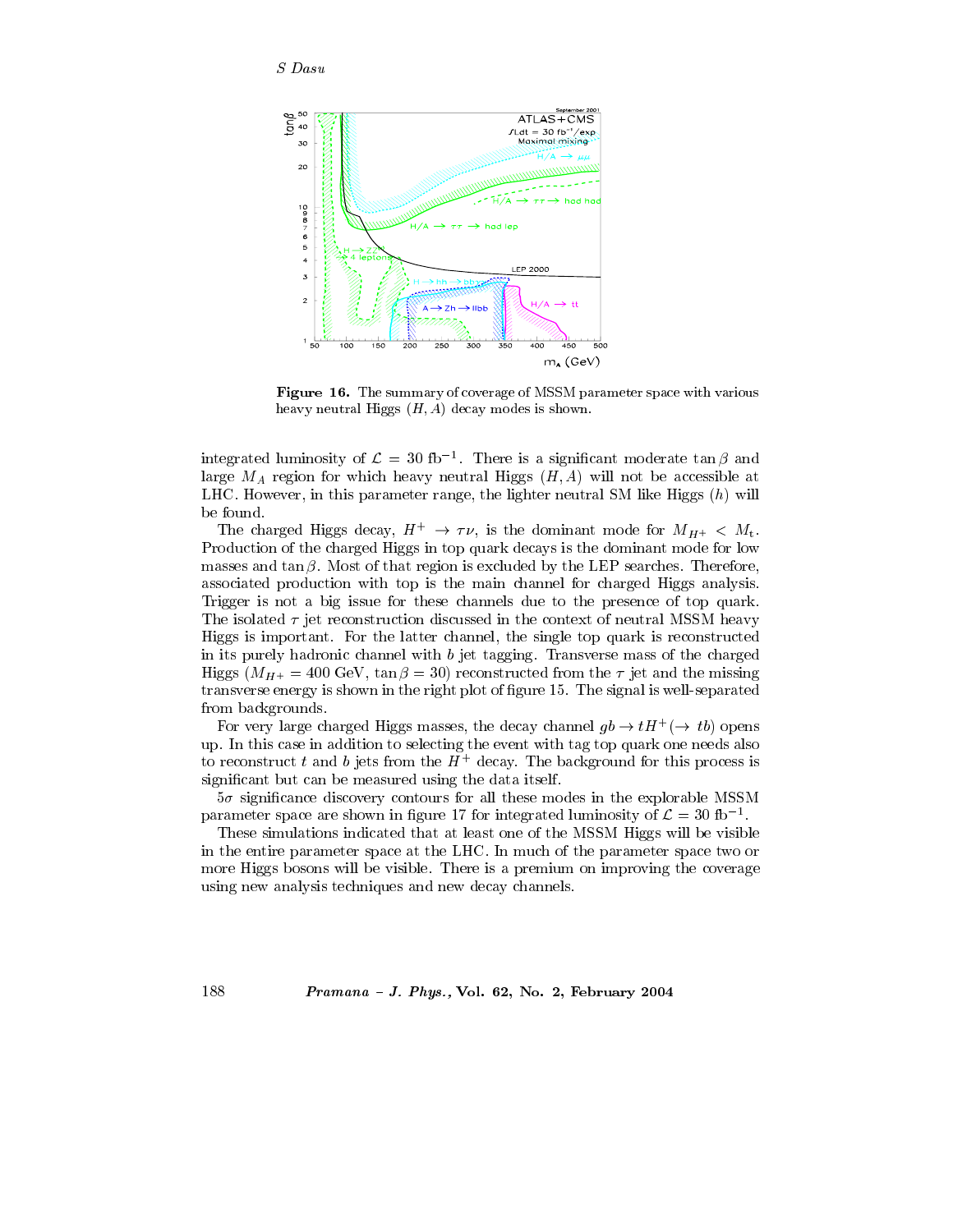

Figure 17. The summary of coverage of MSSM parameter space for charged Higgs decay is shown.

# 5. Summary

The ATLAS and CMS detectors at LHC are being built to explore exciting TeV physics frontier and expected to be in operation in 2007. The simulation studies indicate that these experiments have the potential to make definitive discoveries in the Higgs sector. Studies discussed here indicate that both the standard model and the minimal supersymmetric model Higgs sector can be fully explored.

Simulation of other new physics processes not discussed here also indicate high potential for discovery. Although, the detector and the trigger systems are optimized with the studies of the benchmark processes in the standard model and MSSM, they are designed to be flexible to enable discoveries in hitherto unexpected fronts.

# Acknowledgements

I would like to acknowledge ATLAS and CMS collaborators who have produced these simulation results. In particular, I would like to acknowledge the work of D Denegri, R Kinnunen and A Nikitenko.

## References

- [1] J Gunion, *Pramana J. Phys.* **62**, 283 (2004)
- [2] A Djouadi,  $Pramana J. Phys. 62, 191 (2004)$
- [3] P Igo-Kemmes,  $Pramana J$ . Phys. 62 (2004) (to appear) LEP Higgs Working Group Report, CERN-EP/2003-011 (April 2003), http://lephiggs.web.cern.ch/LEPHIGGS/www/Welcome.html